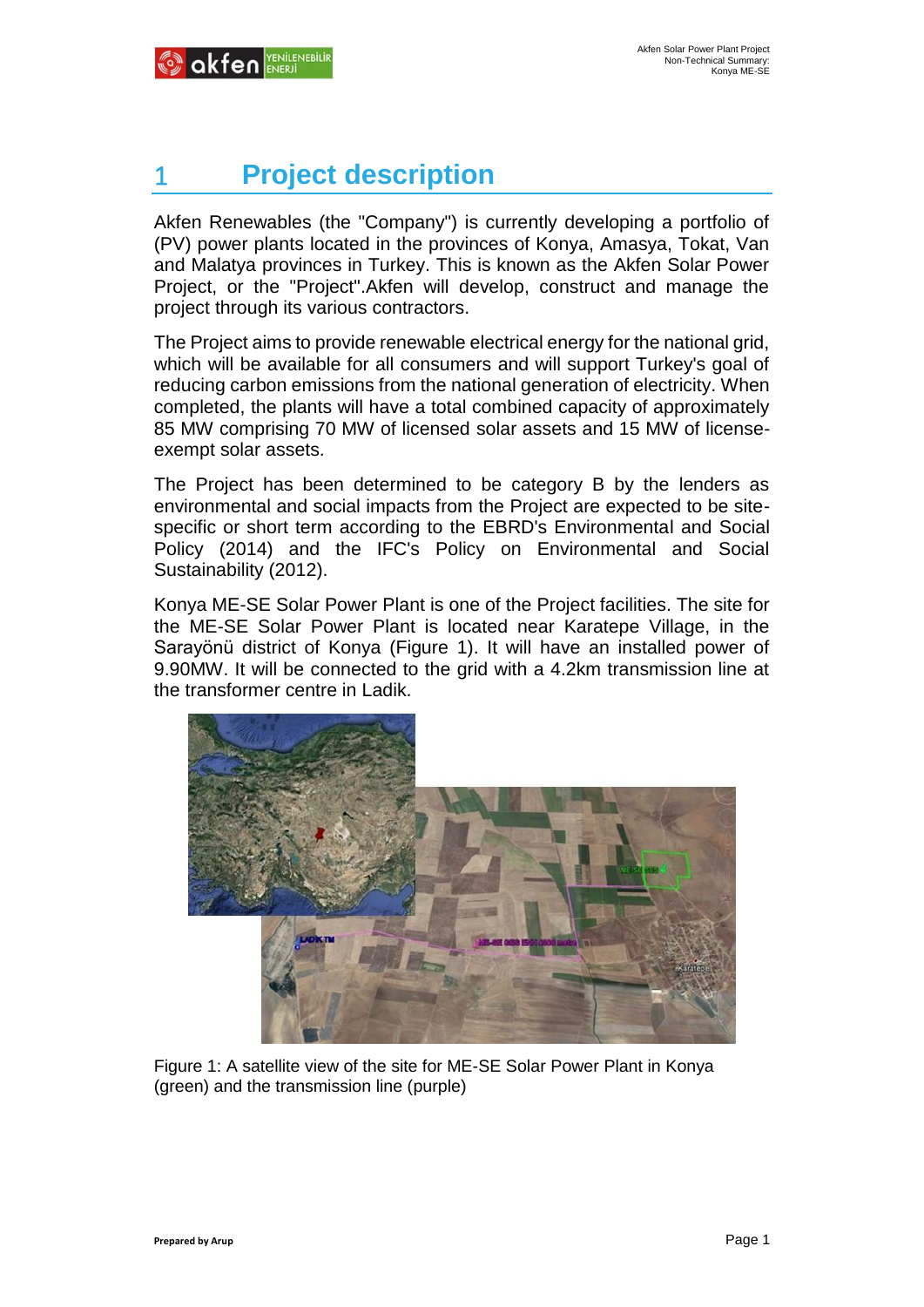# 2 **Environmental and social benefits, impacts and mitigation measures**

#### 2.1 **Environmental and social assessment**

There was no requirement to prepare an EIA for the ME-SE Solar Power Plant according to national legislation, but a PIR. Upon completion of the PIR, the project was given a letter stating that the project did not need an additional EIA. However, the Company has undertaken additional studies including social impact assessment, cumulative impact assessment, biodiversity and ecosystem assessment studies and visual impact assessment studies in order to meet the lenders' environmental and social criteria.

#### 2.2 **Resource efficiency and pollution prevention and control**

According to the initial estimates by the Company, approximately 17.8GWh of electricity is expected to be generated in the first year of operation. This is expected to result in greenhouse gas emissions avoidance of 11,848 tonnes of  $CO<sub>2</sub>$  equivalent annually.

During construction, it is estimated that 5m<sup>3</sup>/day of water will be required for dust suppression at the ME-SE Solar Power Plant. During operation, panel cleaning will be undertaken twice a year, requiring approximately 125m<sup>3</sup>/year of water. The Company will ensure that any excessive water consumption is addressed within a water management plan.

### 2.3 **Land acquisition**

The site for the ME-SE Solar Power Plant comprises 196,480m2 of pastureland. Under Pasture Law, all pastures belong to the state, but the rights of use for pasturelands can be given to renewable energy projects. The quality of the land for the site was categorised as poor quality pastureland. The right of use was granted in June 2017. The Company is obliged to pay the cost of the pasture incomes to the government in return for leasing the land. Money from this income would go towards local villages and the improvement of other pasturelands.

### 2.4 **Cultural heritage**

A procedure will be put in place to manage archaeological assets that are found during construction works. Previous studies have indicated there are no known cultural heritage assets in the site area.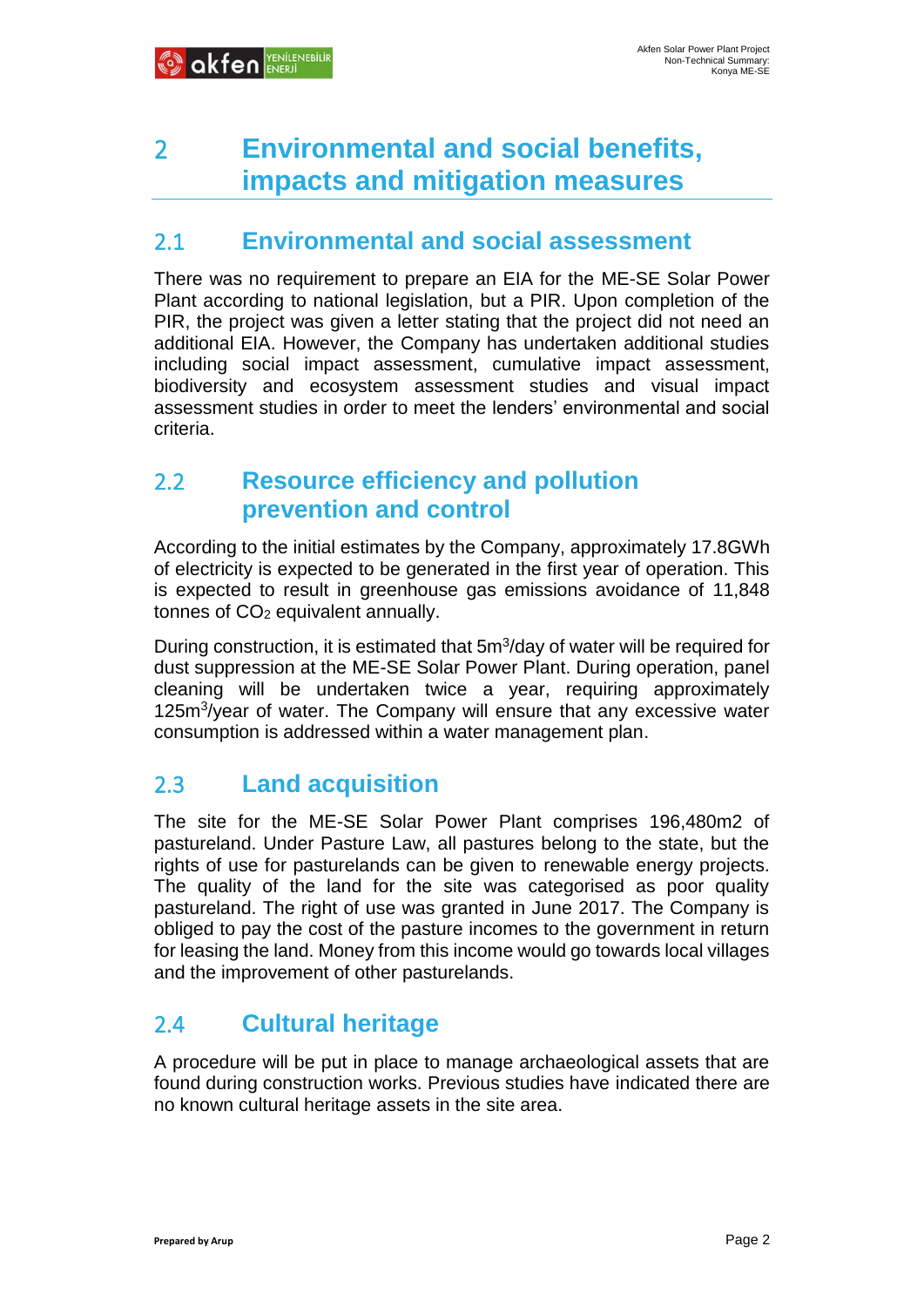

# 2.5 **Biodiversity**

The ME-SE Solar Power Plant site is located inside Sarayönü Key Biodiversity Area. However the important species in the area are not expected to be found in the vicinity of the site due to the level of degradation of the habitat, and due to the presence of a much wider habitat further to the north, away from human settlements. No endangered or vulnerable species have been observed in the nearby area. Further biodiversity monitoring studies will be conducted by the sponsor to identify, minimize and mitigate biodiversity impacts of the project.

# 2.6 **Visual impact**

The ME-SE Solar Power Plant will be visible from residential properties to the north of Karatepe Village as the site is on a southward slope, facing the village. However, the impact is expected to be low as the site is surrounded by pasturelands and agricultural land and the distance to the nearest settlement and road is relatively high (Figure 2).



Figure 2: A view of ME-SE Solar Power Plant site from the Karatepe Village Road

#### 2.7 **Consistency with policy, law and other plans**

The project is consistent with the national policy towards promotion of renewable energy sources, legal requirements and other plans for the area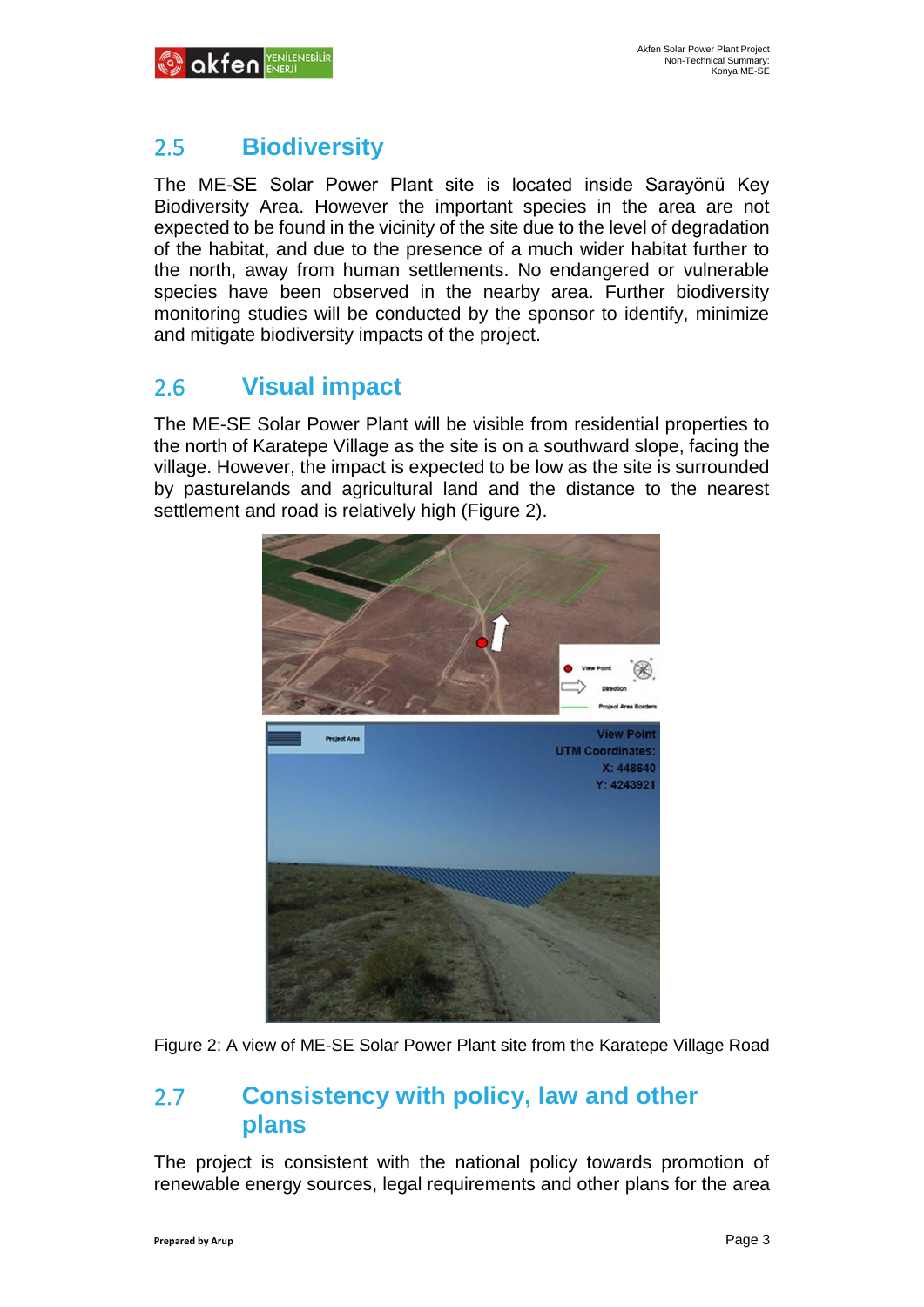

of influence. It fulfils the main strategic goal of reducing carbon emissions from electricity production.

#### 2.8 **Cumulative and induced impacts**

The cumulative assessments for the Konya ME-SE Solar Power Plant site found no significant affects as there were no other solar projects within 5km of the site. However, Akfen Renewables has committed to undertaking further cumulative assessments for all Project sites which will include any development in the local area which could have a cumulative impact on social and environmental factors.

#### 2.9 **Environmental and social management**

The Company is committed to operating the Project in accordance with national law, good international practice and the EBRD's environmental and social policies. At a corporate level, the Company operates an Environmental Management System that is certified to international standards.

An environmental and social action plan, known as an ESAP, has been prepared for the Project. This details the actions that the Company will take to prevent, reduce and offset environmental impacts and risks.

# 3 **Impact monitoring**

#### 3.1 **Process for monitoring the identified impacts**

Compliance with the ESAP will be monitored with quarterly inspections during the construction phase and annual inspections at operation phase. Annual reports on environmental and social performance will also be prepared. The reports will be checked against legislative requirements and those of the lenders. The monitoring will continue for the first two years of operation of the power plant.

#### 3.2 **Stakeholder engagement and grievances**

A Stakeholder Engagement Plan has been prepared for the Project. This provides a mechanism for the consideration and response to further comments received regarding the ME-SE Solar Power Plant and the other plants forming the Project. It describes the Company's approach to interacting with stakeholders, including the general public, and the disclosure of relevant information with respect to Company's operations and the Project. It is available at the company's website at [www.akfenren.com.tr.](http://www.akfenren.com.tr/) Stakeholders are provided with access to up-to-date information on the ME-SE Solar Power Plant and the related grievance mechanism. Stakeholder engagement will be maintained for the duration of the Project. The